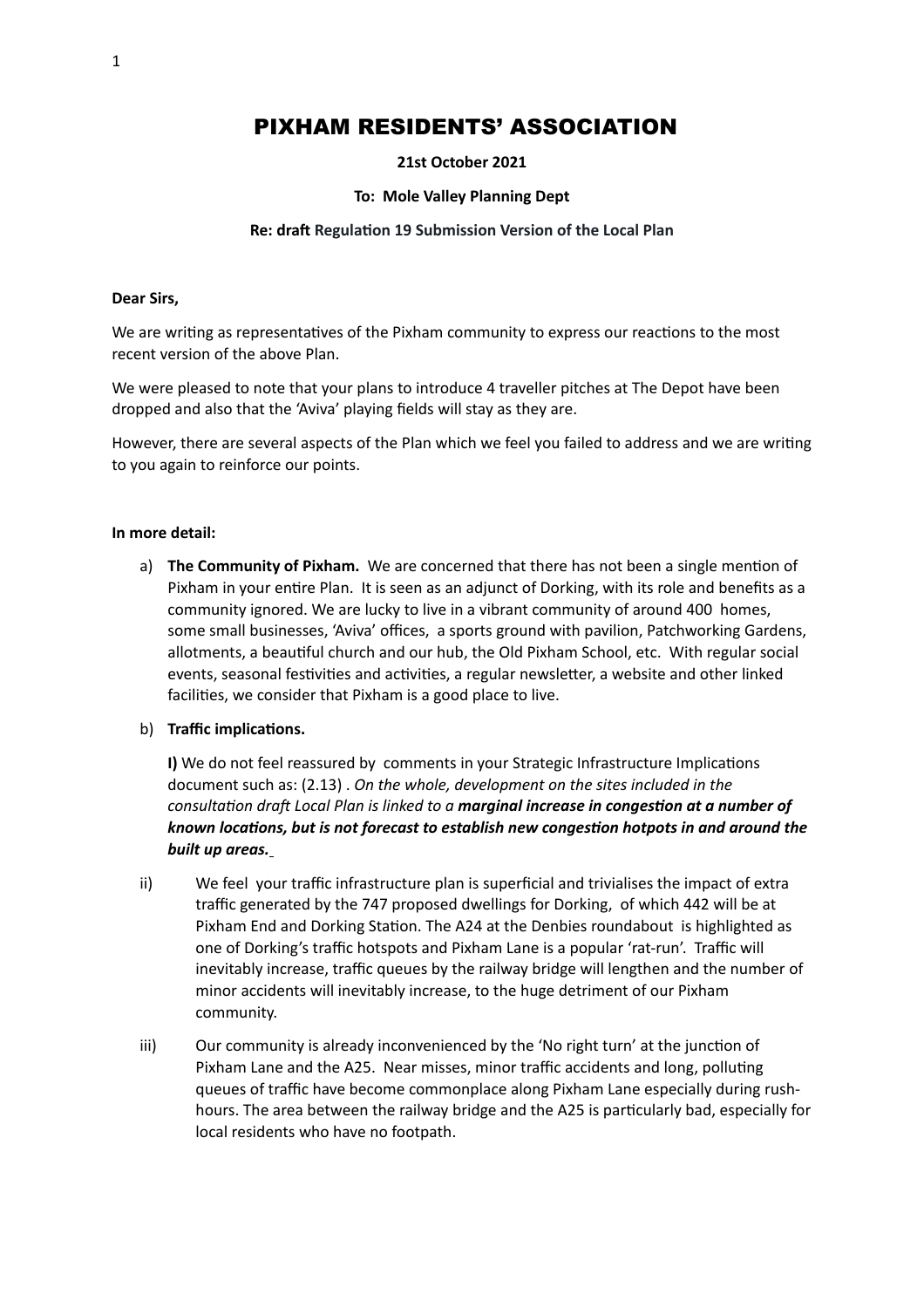- iv) Our Pixham Speedwatch survey has revealed some startling statistics about the amount of speeding along Pixham Lane. The Speedwatch co-ordinator informs me of pre-Covid levels: 'We record on average 350 vehicles per hour using the road during the day and over 700 during the rush hours. Of these, an average ten percent are recorded as speeding (36mph and over)'.
- v) Other Pixham issues such as car parking in the village / flooding are dealt with separately.

**We therefore request that your Plan includes specific traffic mitigation measures and signposting to direct traffic away from Pixham Lane and improve traffic flow along the A24 and through the junction with the A25.**

- c) **Development at the Aviva site, Regent House and Dorking Station. DS23, DS25, DS27, DS30.** We are considering these together as regards parking as we consider that Pixham will be severely affected by i) commuter ii) residential and iii) office parking.
	- i) We are pleased to see that your Plan includes specific reference to car parking at Dorking Station but need to be reassured that this will provide enough space for commuter needs for the duration of your Plan.
	- ii) Commuter parking will only be dealt with by a cohesive and far-reaching policy of improving bus-links throughout the area so that it is more convenient to leave the car at home. Raising car park prices will mean that more people park on the streets: Pixham already suffers severely from this, as parking permits for residents at Swanmill Gardens already show. Possibly the whole of Pixham would have to follow this route if commuter parking is not addressed as a major issue.

# **Improving local bus services can only be addressed with significant funding from local government and we hope that you are putting pressure on Surrey County Council to address this matter.**

- ii) Whilst we applaud MVDC's sterling efforts to reduce the number of cars per dwelling by providing only one space per household, we feel this is unrealistic unless stringent policies are in place to ensure this happens, possibly a restrictive covenant for all who buy or rent dwellings on any of these sites.
- iii) We already suffer from considerable parking on grass verges and fear this will become commonplace unless strong measures are undertaken to prevent overflow parking from the Aviva site residents.
- iv) Office parking. With a significant amount of office space available in the area, car parking provision must be realistic. We therefore suggest that all companies who work in the proposed developments should be allocated a realistic number of specified spaces in the new Station car park.
- Accordingly we would like to see that the new Station car-park has considerably increased capacity, with levels below and above-ground. Waitrose have done this locally and this has to be the way forward to minimise the very wasteful amount of space used for parking. Despite initial costs it will more than pay for itself because of the high number of spaces provided. This would free space for more dwellings on brownfield sites which will avoid having to use Green Belt land.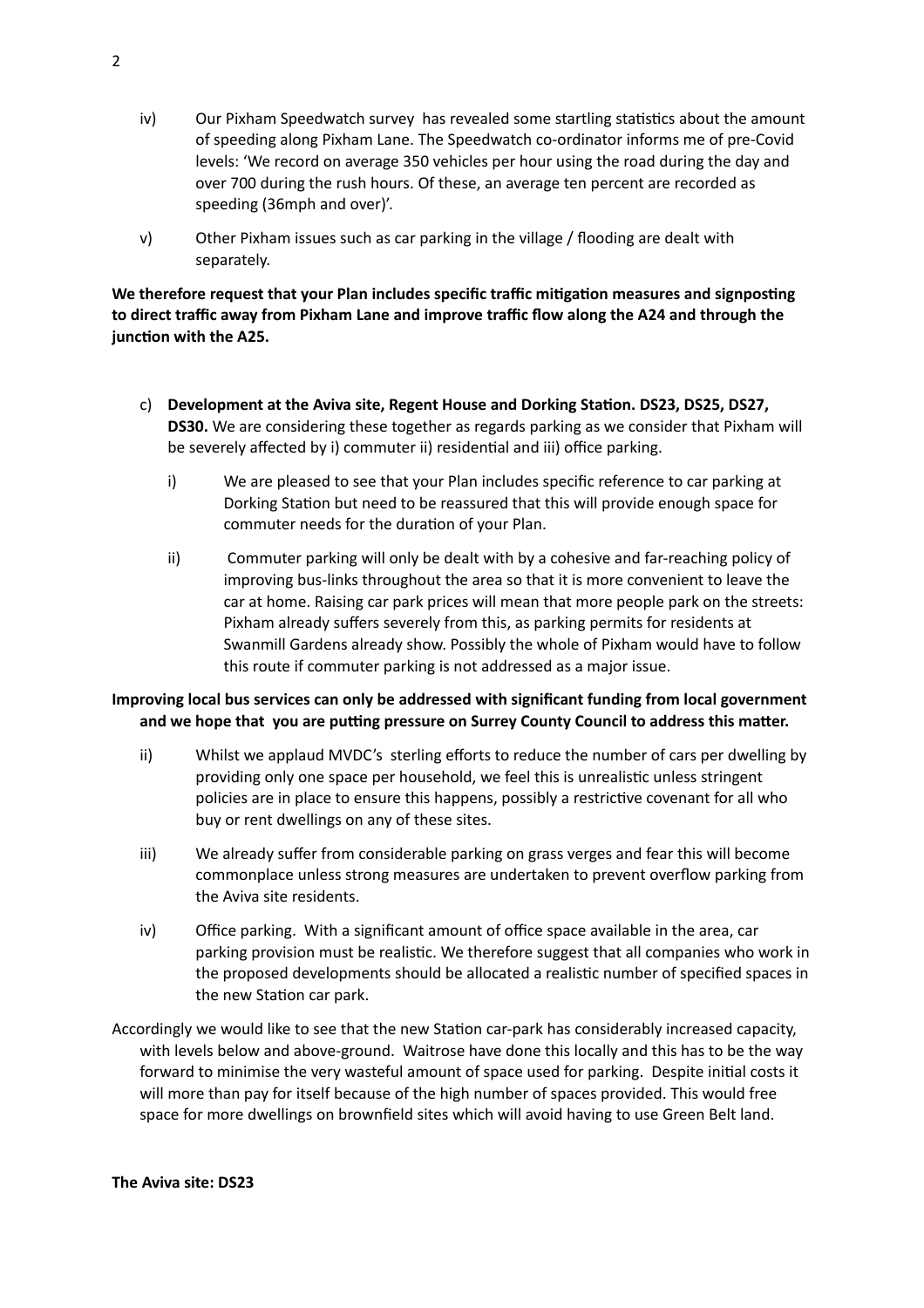- i) We consider this as part of Pixham: residents regularly used the Friends' Prov sporting and social facilities and it is situated opposite and next to many Pixham houses. We would therefore like to see this site developed with its role as a community resource and links to Pixham prioritised.
- ii) The existing Pixham End site contains an ornamental garden created in the 1980s and this should be retained as a facility for the public and not destroyed. In addition, there are two rows of mature tall pine trees which also be preserved with TPO's if possible. There are many other mature trees on other parts of the site which contribute to the rural feel of the neighbourhood and local area. We note you have mentioned these in your Plan but feel reference should be made to specific trees.
- iii) Until SCC took over the management of the site it had thriving sports and social club which we feel should remain to supplement and support the initiative to use the land north of Pixham Lane as a recreational facility. This club, formerly a residence called Hazlebourne, should be incorporated into the Pixham conservation area.
- iv) We were pleased to see your emphasis on the area being developed sensitively and in keeping with the ethos of Dorking, built to a high standard and with due regard for your declared priorities for the future and for MVDC's declaration of a Climate Emergency.

Other matters specific to Pixham which we would like to raise with you are:

- 1. Flooding: surface water run-off must be mitigated & effects on nearby properties carefully analysed. Existing houses close to the proposed sites regularly flood, to such an extent that many owners don't bother to report flooding. With increasing weather events due to climate change this situation will only worsen.
- 2. We would want to make Pixham End into an integral part of the Pixham community but are concerned that efforts to 'pack in' dwellings and offices would work against this.

# **General points:**

# **e) Infrastructure**

We have already raised concerns about the superficiality of your **traffic** infrastructure plans and look forward to hearing of the more detailed report requested by councillors M. Cooksey and H. Watson.

**Medical**: personal experience of many Pixham residents points to problems getting appointments and treatment at local surgeries and hospitals. Infrastructure plans seem vague and do not mention the already overstretched local facilities.

**Schools**: the Infrastructure Plan says that single form entry at primary level will be needed but we could not see where this is planned. Pixham residents have personal experience of problems with getting their children into their school of choice and we know that this is a problem for the wider area. Much of your proposed housing is for families but we have not seen any detailed studies as to the number of extra children who will need to find a school place.